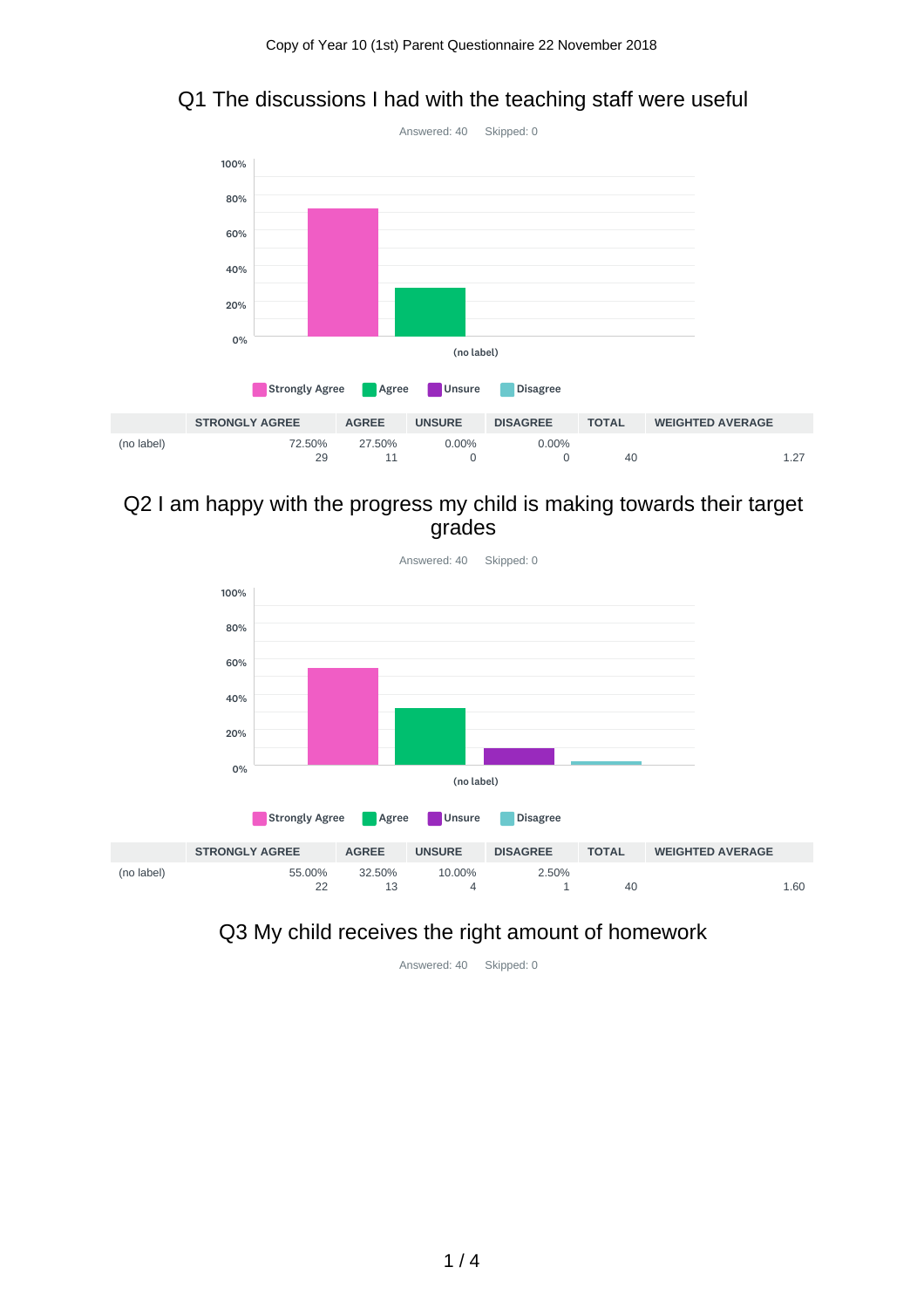

Copy of Year 10 (1st) Parent Questionnaire 22 November 2018

# Q4 My child's homework is marked regularly:



55.00% 22 37.50% 15 7.50% 3 0.00% 0 40 1.52 (no label)

# Q5 My child is being stretched academically



Answered: 39 Skipped: 1

# Q6 My child is supported in her/his learning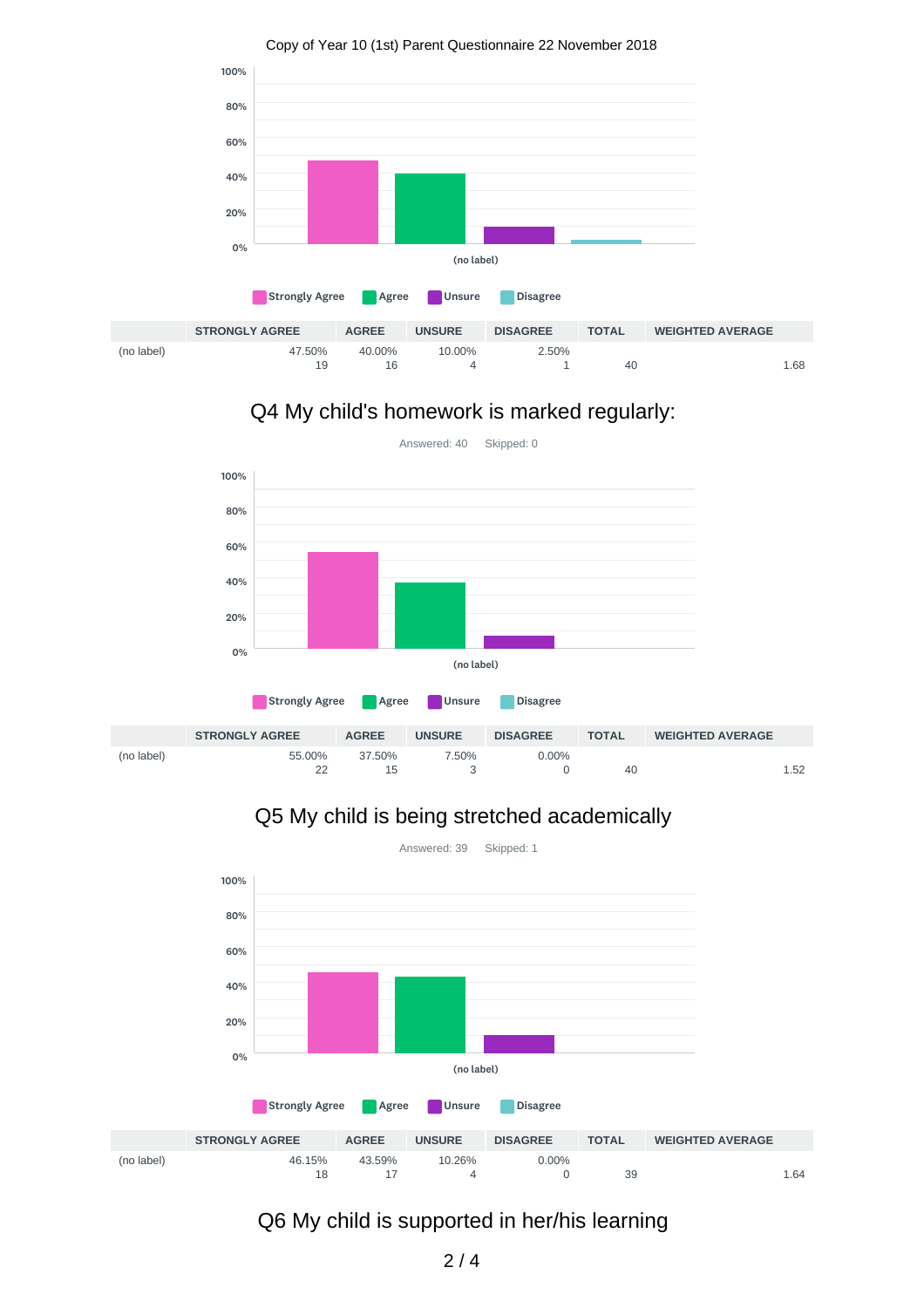#### Copy of Year 10 (1st) Parent Questionnaire 22 November 2018

Answered: 40 Skipped: 0



## Q7 I know how to help and support my child reach their target grades



#### Q8 I am kept well informed about how my child is getting on at the Academy